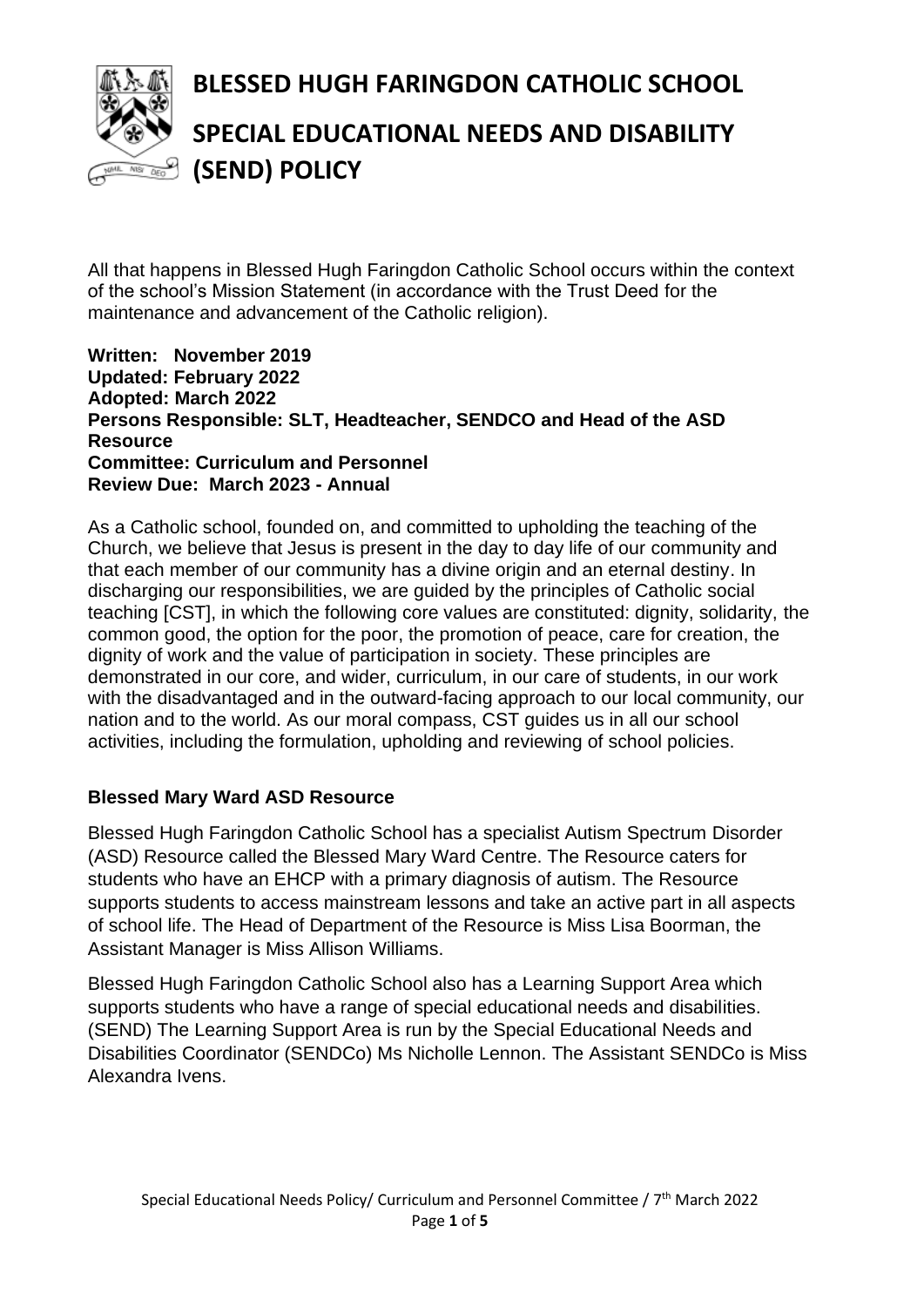# **Contents**

- 1. Aims
- 2. Legislation and Guidance
- 3. Definitions
- 4. Roles and responsibilities
- 5. Identification of SEND
- 6. Staff Training
- 7. Monitoring arrangements
- 8. Links with other policies and documents

# **1. Aims**

Our SEND policy aims to:

- Set out how our school will support and make provision for students with special educational needs and disabilities (SEND)
- Explain the roles and responsibilities of everyone involved in providing for students with SEND

Blessed Hugh Faringdon Catholic School is an inclusive school where every child is valued and respected. We are committed to the inclusion, progress and independence of all our students, including those with special educational needs and disabilities. We work to support our students to make progress in their learning, their emotional and social development, and their independence. We aim to create a learning environment, which is of high quality, and actively supports the learning and needs of all members of our community.

The Special Educational Needs and Disability Policy of Blessed Hugh Faringdon School endorses the school's Mission Statement and the Special Educational Needs and Disability Code of Practice. The Governors of the school are committed to its full implementation so that each student's needs are fully met, and that appropriate care is provided. On a day-to-day basis, the Headmaster working closely with the Special Education Needs and Disabilities Co-ordinator, holds responsibility for implementation. The Headmaster requires all Departmental areas to be aware of and implement aspects of the policy as appropriate.

# **2. Legislation and guidance**

This policy and is based on the statutory [Special Educational Needs and Disability](https://www.gov.uk/government/uploads/system/uploads/attachment_data/file/398815/SEND_Code_of_Practice_January_2015.pdf)  [\(SEND\) Code of Practice](https://www.gov.uk/government/uploads/system/uploads/attachment_data/file/398815/SEND_Code_of_Practice_January_2015.pdf) and the following legislation:

Special Educational Needs Policy/ Curriculum and Personnel Committee / 7<sup>th</sup> March 2022 • [Part 3 of the Children and Families Act 2014,](http://www.legislation.gov.uk/ukpga/2014/6/part/3) which sets out schools' responsibilities for students with SEND [The Special Educational Needs and](http://www.legislation.gov.uk/uksi/2014/1530/contents/made)  [Disability Regulations 2014,](http://www.legislation.gov.uk/uksi/2014/1530/contents/made) which set out schools' responsibilities for education, health and care (EHC) plans, SEND coordinators (SENDCos) and the SEND information report. It reflects the April 2020 up-date.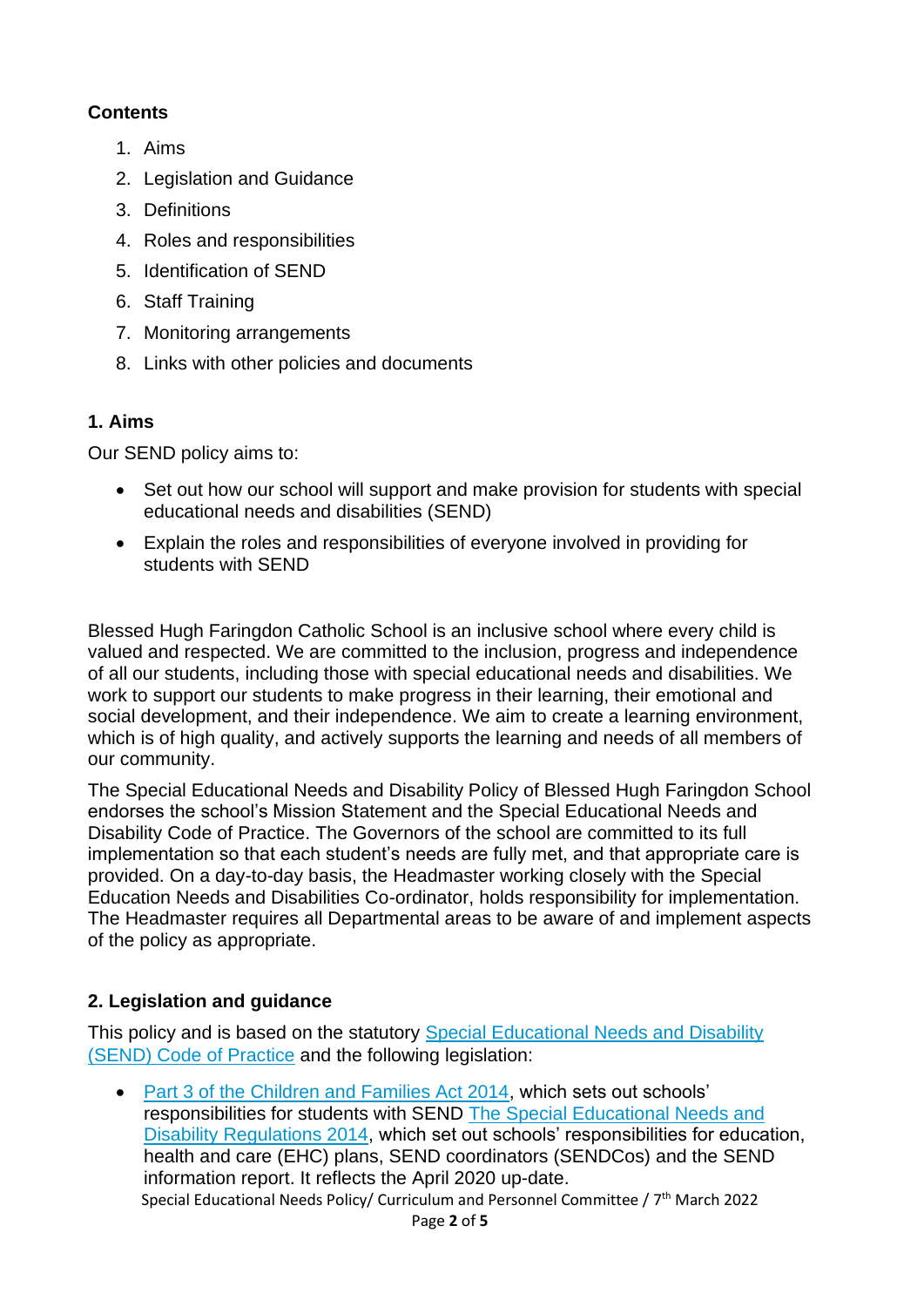### **3. Definitions**

A student has SEND if they have a learning difficulty or disability which calls for special educational provision to be made for them.

They have a learning difficulty or disability if they have:

- A significantly greater difficulty in learning than the majority of others of the same age, or
- A disability which prevents or hinders them from making use of facilities of a kind generally provided for others of the same age in mainstream schools

Special educational provision is educational or training provision that is additional to, or different from, that made generally for other children or young people of the same age by mainstream schools.

### **4. Roles and responsibilities**

# **4.1 The SENDCo and Head of the ASD Resource**

The SENDCo is Ms N Lennon: [N.Lennon@hughfaringdon.org](mailto:N.Lennon@hughfaringdon.org)

The Head of the ASD Resource is Miss Lisa Boorman: [L.Boorman@hughfaringdon.org](mailto:L.Boorman@hughfaringdon.org)

They will:

- Work with the Headmaster, Senior Leadership Team Line Manager and SEND Governor to determine the strategic development of the SEND policy and provision in the school
- Have day-to-day responsibility for the operation of this SEND policy and the coordination of specific provision made to support individual students with SEND, including those who have EHC plans
- Provide professional guidance to colleagues and work with staff, parents, and other agencies to ensure that students with SEND receive appropriate support and high-quality teaching
- Advise on the graduated approach to providing SEND support
- Advise on the deployment of the school's delegated budget and other resources to meet students' needs effectively
- Be the point of contact for external agencies, especially the local authority and its support services
- Liaise with potential next providers of education to ensure students and their parents are informed about options and a smooth transition is planned
- Work with the Headmaster, Line Manager and governing board to ensure that the school meets its responsibilities under the Equality Act 2010 with regard to reasonable adjustments and access arrangements
- Ensure the school keeps the records of all students with SEND up to date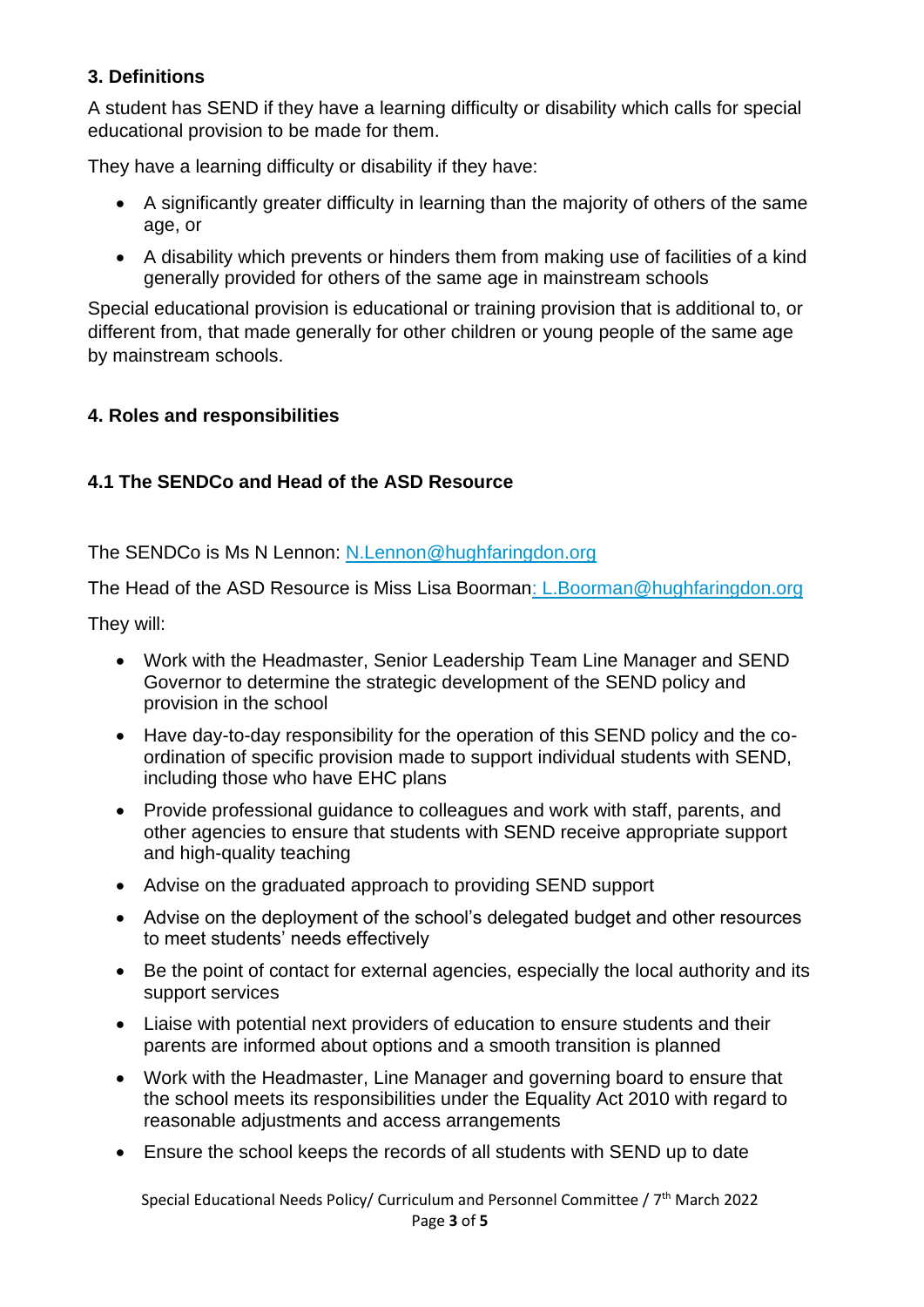# **4.2 The SEND Governor**

The SEND Governor is Mrs Lisa Telling

The SEND Governor will:

- Help to raise awareness of SEND issues at governing board meetings
- Monitor the quality and effectiveness of SEND provision within the school and update the governing board on this
- Work with the Headmaster, Line Manager, SENDCo and Head of ASD Resource to determine the strategic development of the SEND policy and provision in the school

#### **4.3 The Headmaster**

The Headmaster will:

- Work with the Line Manager, SENDCo, Head of the ASD Resource and SEND Governor to determine the strategic development of the SEND policy and provision in the school
- Have overall responsibility for the provision and progress of learners with SEND

### **4.4 Class teachers**

Each class teacher is responsible for:

- The progress and development of every student in their class
- Working closely with any teaching assistants or specialist staff within the classroom
- Working with the SENDCo and Head of the ASD Resource to review each student's progress and development and decide on any changes to provision
- Ensuring they follow this SEND policy.

# **5. Identification of SEND**

All teachers in all departments are required to use their day-to-day experience of teaching and a systematic review of whole school and departmental data to monitor the needs and progress of individual students, including those who have, or may not have, special educational needs. In making their Self-Evaluation, Departments are required to look closely at student's achievements in various sub-groups, including those with special needs.

In addition, a range of methods and procedures are in place for identifying, assessing, monitoring and reviewing students with SEND in keeping the with planned procedures of the staged model of identification, assessment and planning as outlined in the Code of Practice, including:

• Recommendations from previous schools.

• Range of school testing in the first term – including a test of their cognitive abilities (CATs), their reading (The Access Reading Test) and spelling (New Group Spelling Test - NGST)

Special Educational Needs Policy/ Curriculum and Personnel Committee / 7<sup>th</sup> March 2022